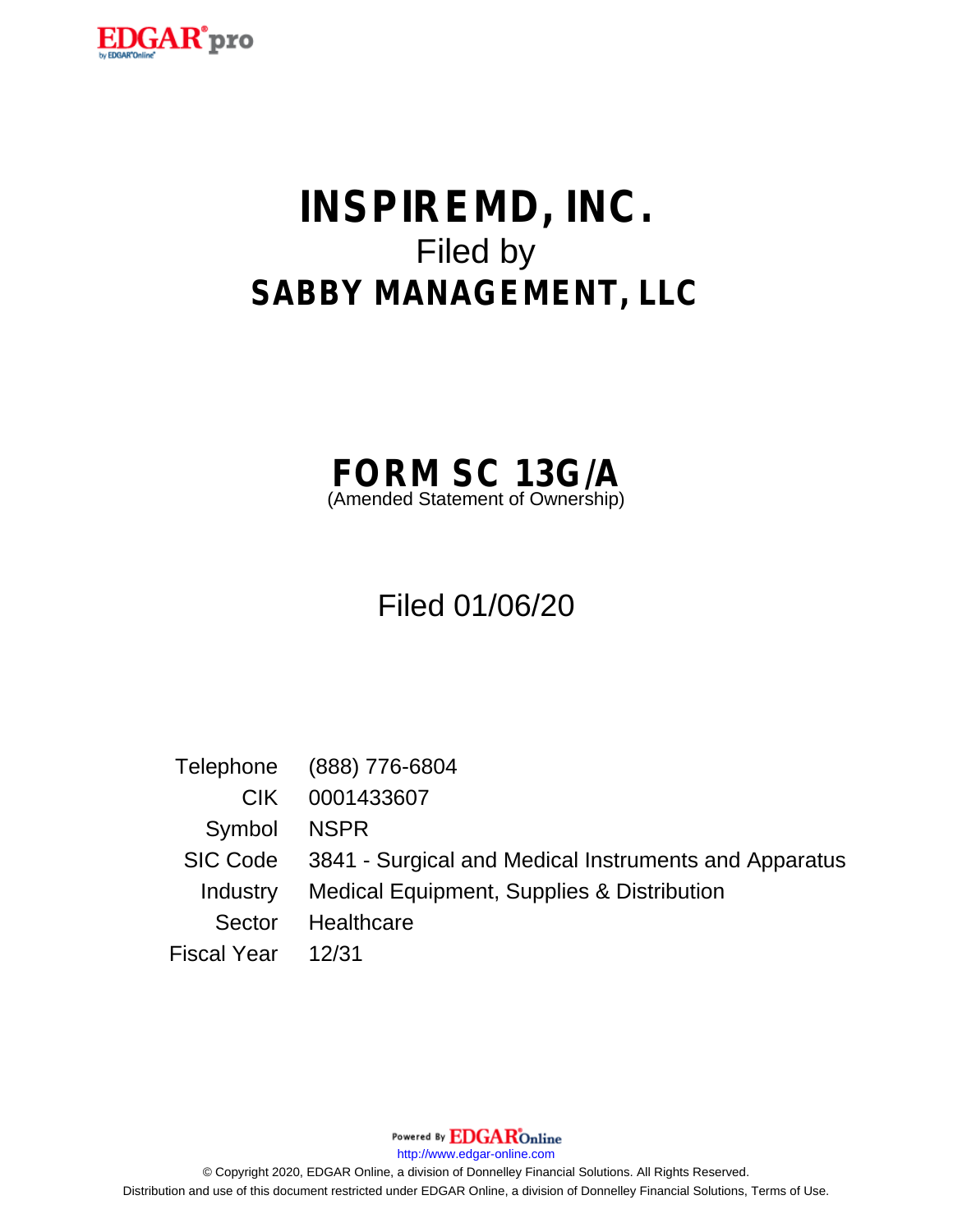# **UNITED STATES SECURITIES AND EXCHANGE COMMISSION**

WASHINGTON, DC 20549

#### **SCHEDULE 13G**

Under the Securities Exchange Act of 1934 (Amendment No.1)\*

> **Inspire MD, Inc.** (Name of Issuer)

# **Common Stock**

(Title of Class of Securities)

### **45779A853**

#### (CUSIP Number)

December 31, 2019 (Date of Event Which Requires Filing of this Statement)

Check the appropriate box to designate the rule pursuant to which this Schedule is filed: [\_] Rule 13d-1(b)

[X] Rule 13d-1(c)

[\_] Rule 13d-1(d)

\*The remainder of this cover page shall be filled out for a reporting person's initial filing on this form with respect to the subject class of securities, and for any subsequent amendment containing information which would alter the disclosures provided in a prior cover page.

The information required in the remainder of this cover page shall not be deemed to be filed for the purpose of Section 18 of the Securities Exchange Act of 1934 (Act) or otherwise subject to the liabilities of that section of the Act but shall be subject to all other provisions of the Act (however, see the Notes). ?

> CUSIP No. 45779A853

1. NAME OF REPORTING PERSONS

Sabby Volatility Warrant Master Fund, Ltd.

2. CHECK THE APPROPRIATE BOX IF A MEMBER OF A GROUP (SEE INSTRUCTIONS)

 $(a)$  []

(b) [X]

3. SEC USE ONLY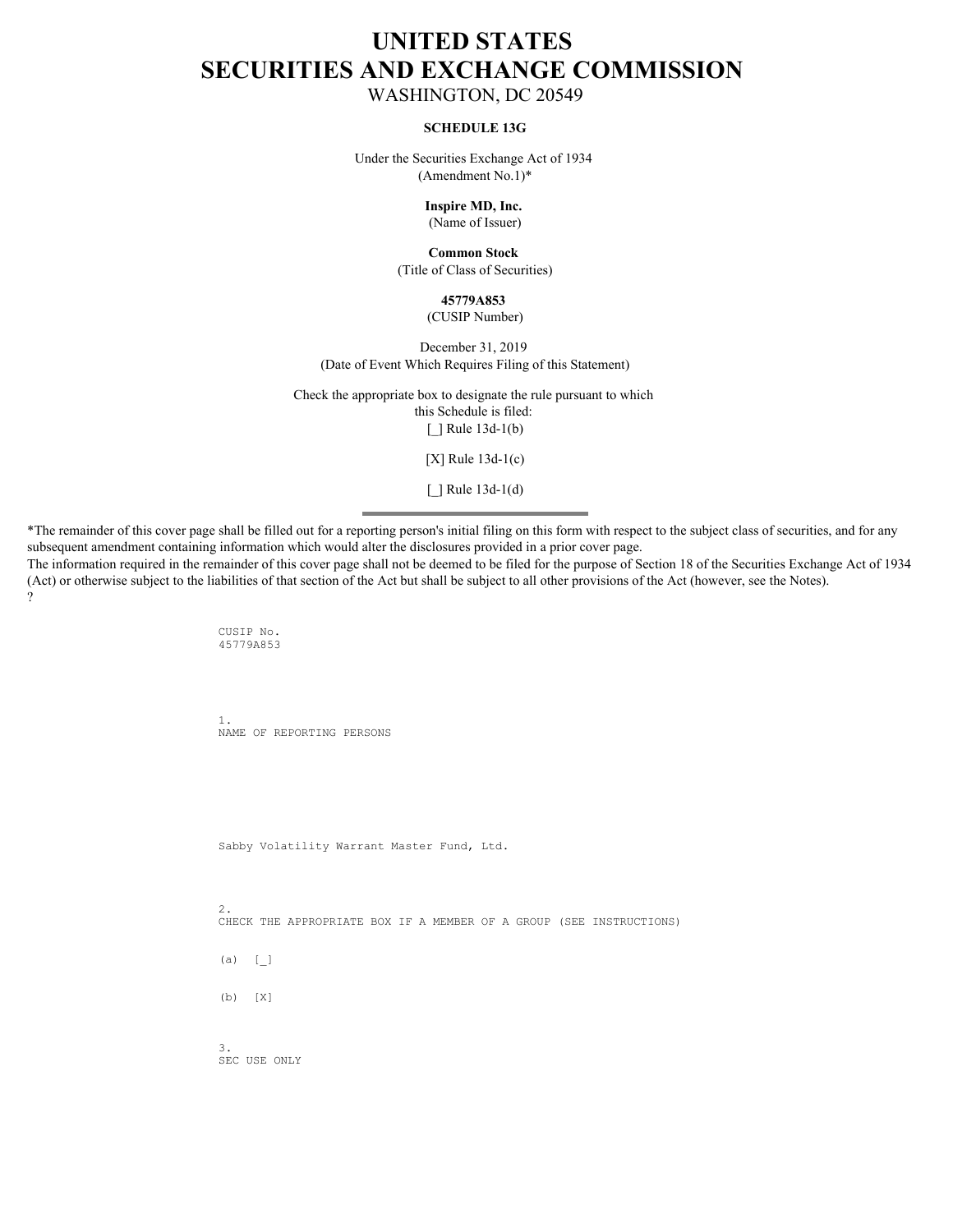4. CITIZENSHIP OR PLACE OF ORGANIZATION

Cayman Islands

NUMBER OF SHARES BENEFICIALLY OWNED BY EACH REPORTING PERSON WITH

5. SOLE VOTING POWER

 $\overline{0}$ 

6. SHARED VOTING POWER

362,922

7. SOLE DISPOSITIVE POWER

 $\overline{0}$ 

8. Second state of the state of the state of the state of the state of the state of the state of the state of the state of the state of the state of the state of the state of the state of the state of the state of the stat SHARED DISPOSITIVE POWER

362,922

9. AGGREGATE AMOUNT BENEFICIALLY OWNED BY EACH REPORTING PERSON

362,922

10.

CHECK BOX IF THE AGGREGATE AMOUNT IN ROW (9) EXCLUDES CERTAIN SHARES (SEE INSTRUCTIONS)

 $\begin{bmatrix} 1 & 1 & 1 \end{bmatrix}$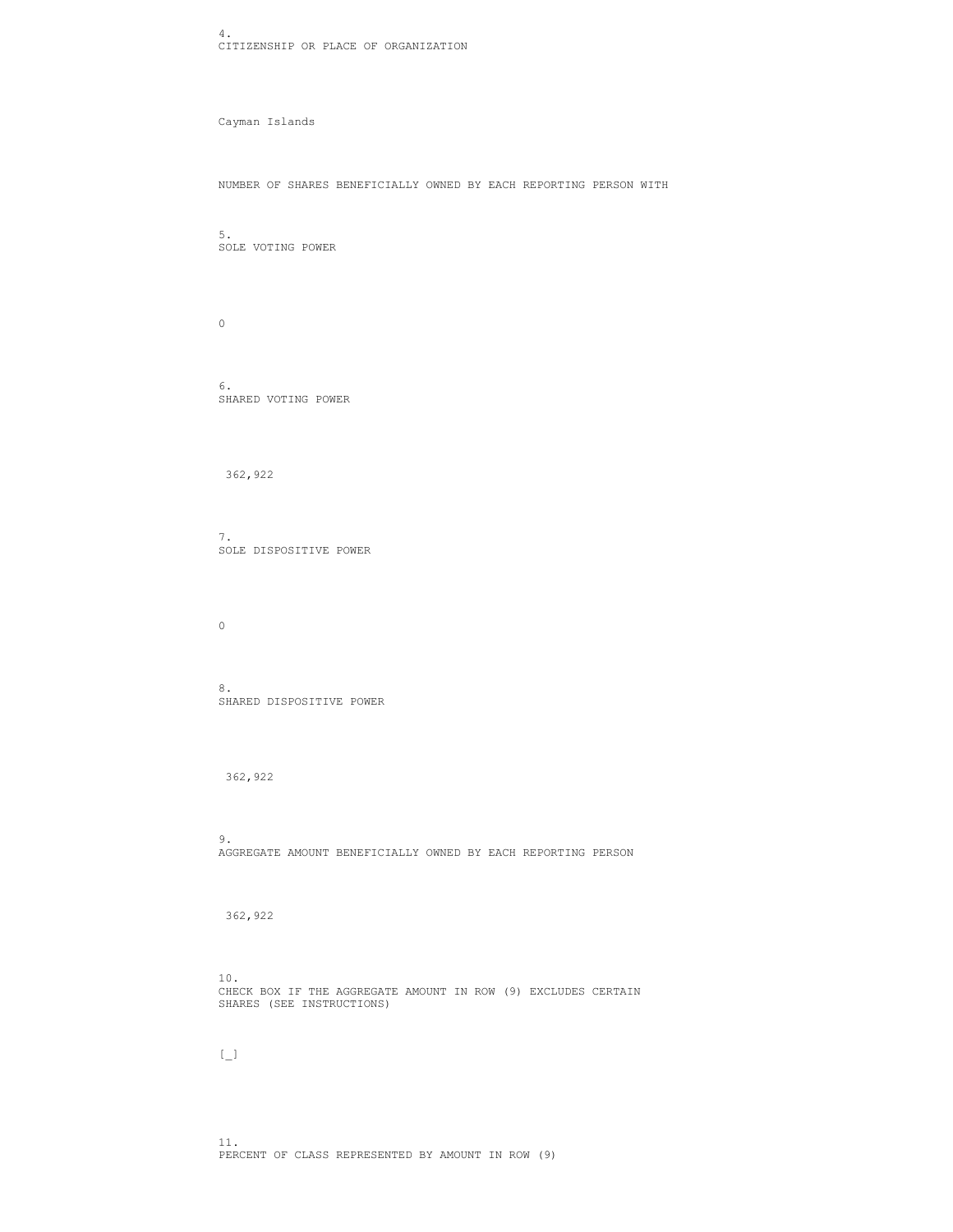9.99

12. TYPE OF REPORTING PERSON (SEE INSTRUCTIONS) CO?

CUSIP No. 45779A853

1. NAME OF REPORTING PERSONS

Sabby Management, LLC

2. CHECK THE APPROPRIATE BOX IF A MEMBER OF A GROUP (SEE INSTRUCTIONS) (a)  $[-]$ (b) [X]

3. SEC USE ONLY

4. CITIZENSHIP OR PLACE OF ORGANIZATION

Delaware, USA

NUMBER OF SHARES BENEFICIALLY OWNED BY EACH REPORTING PERSON WITH

5. SOLE VOTING POWER

 $\overline{0}$ 

6. SHARED VOTING POWER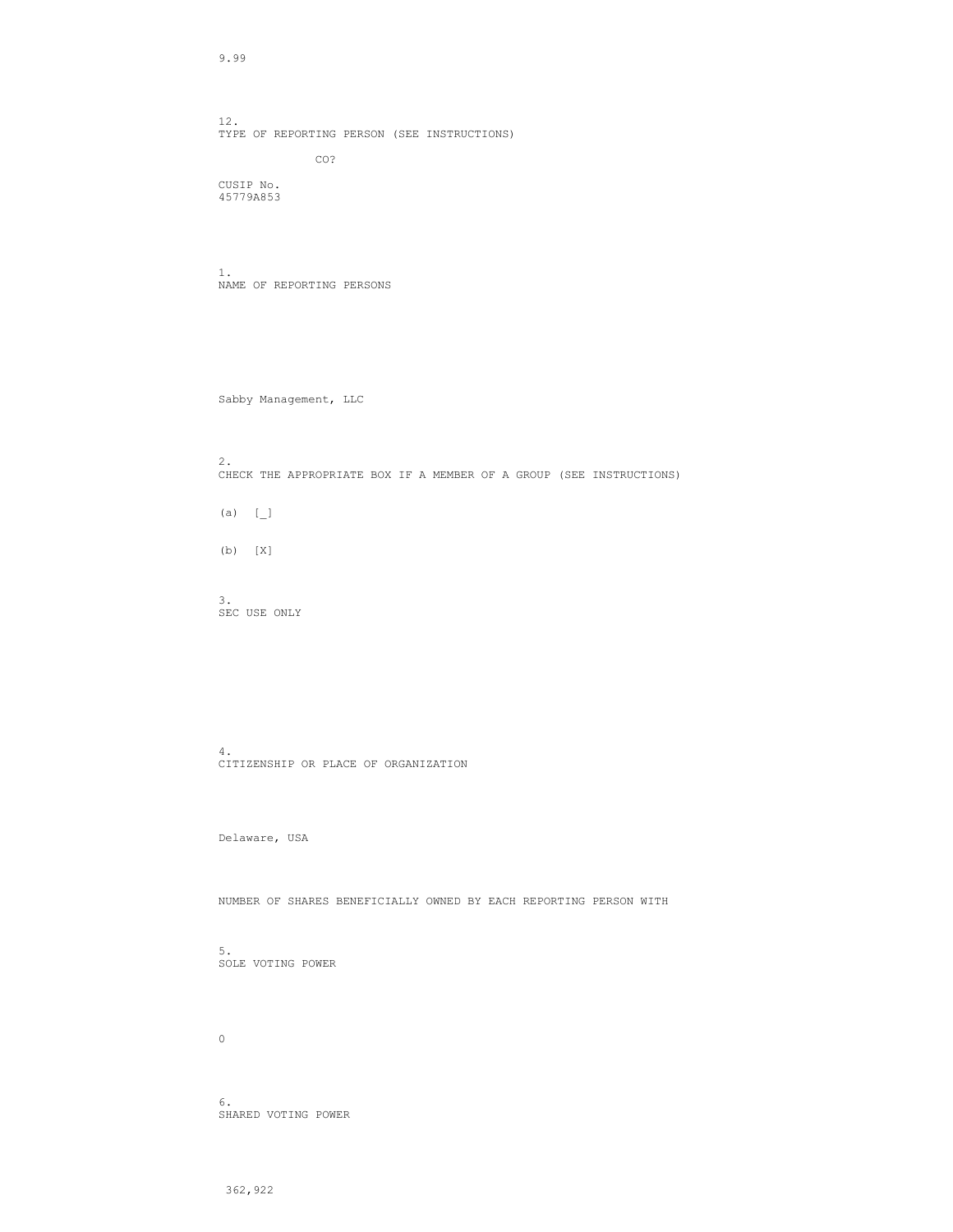7. SOLE DISPOSITIVE POWER

 $\overline{0}$ 

8. Second state of the state of the state of the state of the state of the state of the state of the state of the state of the state of the state of the state of the state of the state of the state of the state of the stat SHARED DISPOSITIVE POWER

362,922

9. AGGREGATE AMOUNT BENEFICIALLY OWNED BY EACH REPORTING PERSON

362,922

10. CHECK BOX IF THE AGGREGATE AMOUNT IN ROW (9) EXCLUDES CERTAIN SHARES (SEE INSTRUCTIONS)

 $\begin{bmatrix} 1 & 1 \end{bmatrix}$ 

11. PERCENT OF CLASS REPRESENTED BY AMOUNT IN ROW (9)

9.99

12. TYPE OF REPORTING PERSON (SEE INSTRUCTIONS) oo dhaqaala ah iyo dhaqaala ah iyo dhaqaala ah iyo dhaqaala ah iyo dhaqaala ah iyo dhaqaala ah iyo dhaqaala ah<br>Qoraala ah iyo dhaqaala ah iyo dhaqaala ah iyo dhaqaala ah iyo dhaqaala ah iyo dhaqaala ah iyo dhaqaala ah iyo CUSIP No. 45779A853

1. NAME OF REPORTING PERSONS

Hal Mintz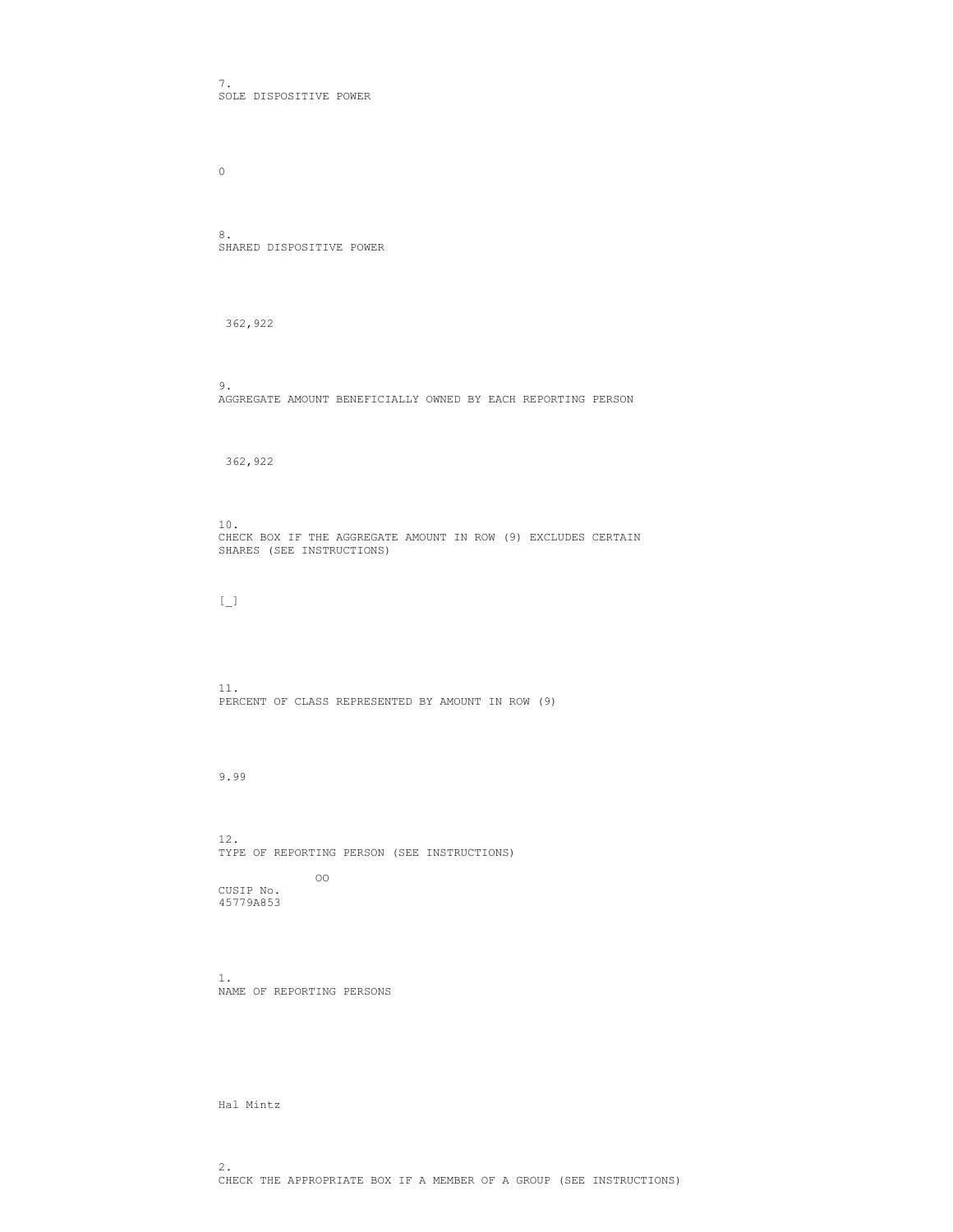(a)  $[\_]$ 

(b) [X]

3. SEC USE ONLY

4. CITIZENSHIP OR PLACE OF ORGANIZATION

USA

NUMBER OF SHARES BENEFICIALLY OWNED BY EACH REPORTING PERSON WITH

5. SOLE VOTING POWER

 $\overline{0}$ 

6. SHARED VOTING POWER

362,922

7. SOLE DISPOSITIVE POWER

 $\overline{0}$ 

8. Second state of the state of the state of the state of the state of the state of the state of the state of the state of the state of the state of the state of the state of the state of the state of the state of the stat SHARED DISPOSITIVE POWER

362,922

9. AGGREGATE AMOUNT BENEFICIALLY OWNED BY EACH REPORTING PERSON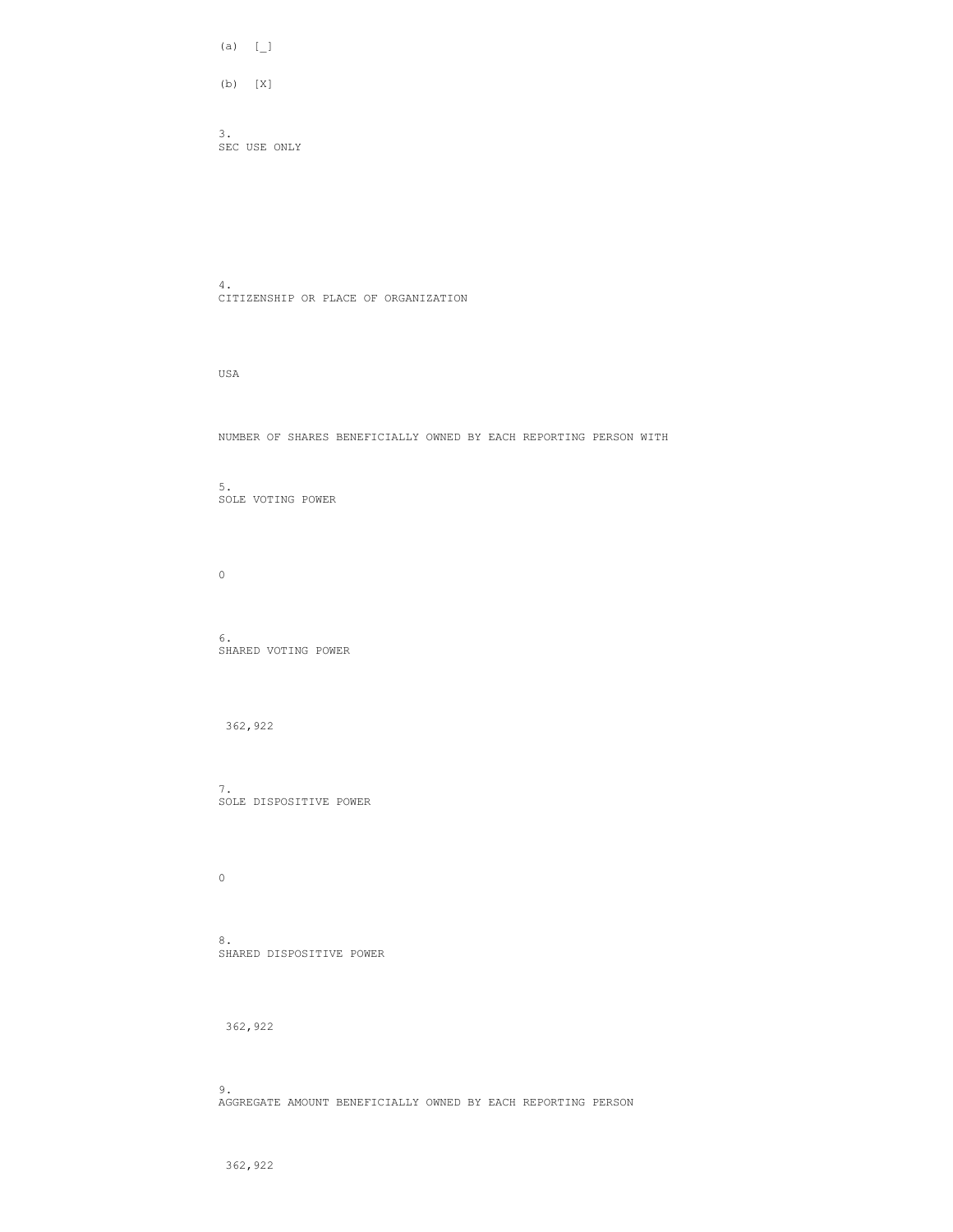10. CHECK BOX IF THE AGGREGATE AMOUNT IN ROW (9) EXCLUDES CERTAIN SHARES (SEE INSTRUCTIONS)

 $\begin{bmatrix} 1 & 1 & 1 \end{bmatrix}$ 

11. PERCENT OF CLASS REPRESENTED BY AMOUNT IN ROW (9)

9.99

12. TYPE OF REPORTING PERSON (SEE INSTRUCTIONS) IN?

CUSIP No. 45779A853

Item  $1.$  (a). (a). Name of Issuer:

Inspire MD, Inc.

(b). Address of issuer's principal executive offices:

4 Menorat Hamaor St. Tel Aviv, Israel 6744832

Item 2. (a). Name of person filing:

Sabby Volatility Warrant Master Fund, Ltd. Sabby Management, LLC Hal Mintz

(b). Address or principal business office or, if none, residence:

Sabby Volatility Warrant Master Fund, Ltd. c/o Ogier Fiduciary Services (Cayman) Limited 89 Nexus Way, Camana Bay Grand Cayman KY1-9007 Cayman Islands

Sabby Management, LLC 10 Mountainview Road, Suite 205 Upper Saddle River, New Jersey 07458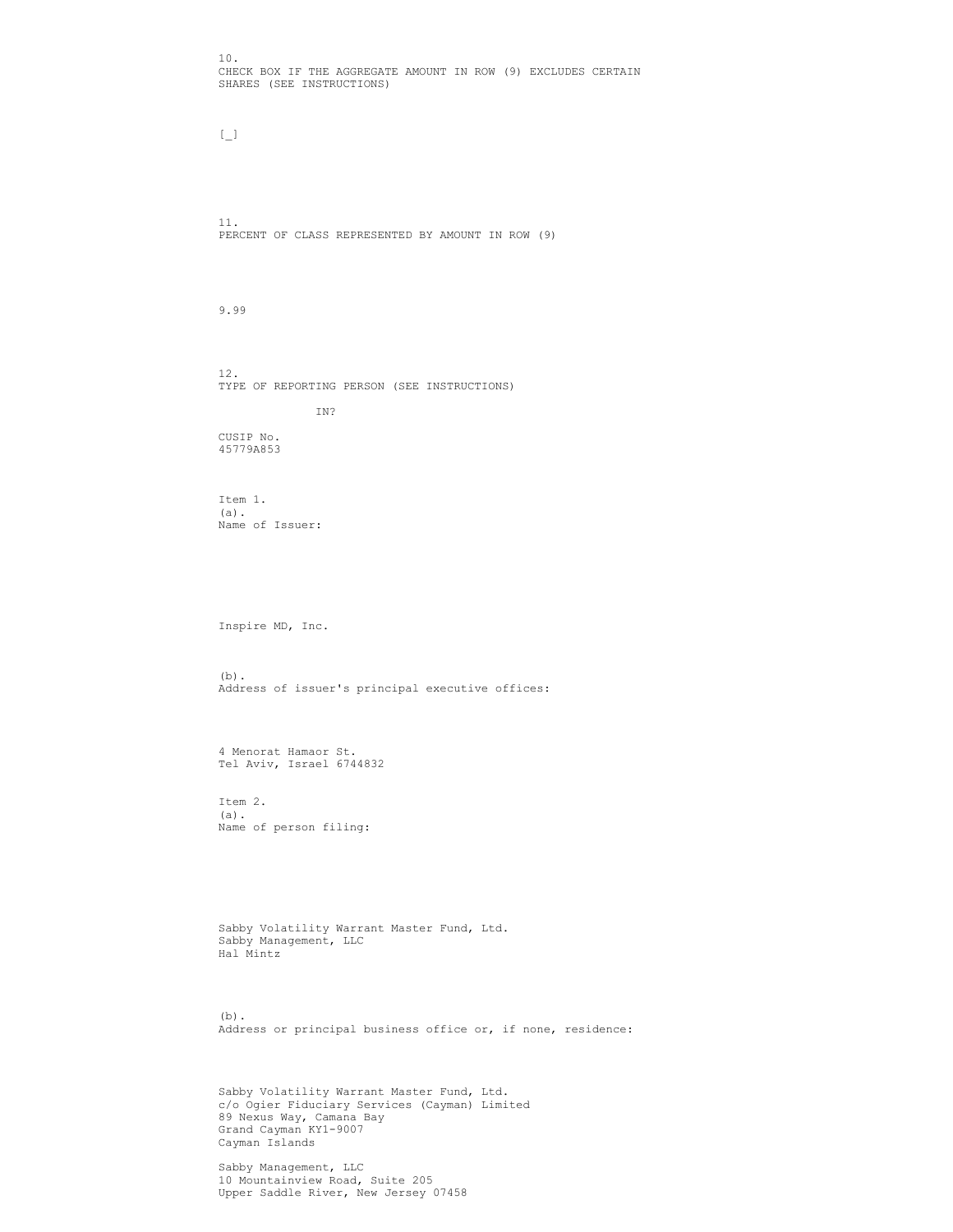Hal Mintz c/o Sabby Management, LLC 10 Mountainview Road, Suite 205 Upper Saddle River, New Jersey 07458

(c). Citizenship:

Sabby Volatility Warrant Master Fund, Ltd. - Cayman Islands Sabby Management, LLC - Delaware, USA Hal Mintz - USA

(d). Title of class of securities:

Common stock (the Common Stock)

(e). CUSIP No.:

45779A853

Item 3. If This Statement is filed pursuant to Section 240.13d-1(b) or 240.13d-2(b), or (c), check whether the person filing is a

(a)  $\begin{bmatrix} 1 & 1 & 1 \end{bmatrix}$ Broker or dealer registered under section 15 of the Act (15 U.S.C. 78o).

(b)  $\begin{bmatrix} 1 & 1 & 1 \end{bmatrix}$ Bank as defined in section 3(a)(6) of the Act (15 U.S.C. 78c).

(c)

 $\begin{bmatrix} 1 & 1 & 1 \end{bmatrix}$ Insurance company as defined in section 3(a)(19) of the Act (15 U.S.C. 78c).

(d)

 $\begin{bmatrix} 1 & 1 \end{bmatrix}$ Investment company registered under section 8 of the Investment Company Act of 1940 (15 U.S.C. 80a-8).

(e)

 $\begin{bmatrix} 1 & 1 & 1 \end{bmatrix}$ An investment adviser in accordance with Section 240.13d-1(b)(1)(ii)(E);

#### $(f)$

 $\begin{bmatrix} 0 \\ 1 \end{bmatrix}$ 

 $\begin{bmatrix} 1 & 1 & 1 \end{bmatrix}$ An employee benefit plan or endowment fund in accordance with Section  $240.13d-1$ (b)(1)(ii)(F);

(g)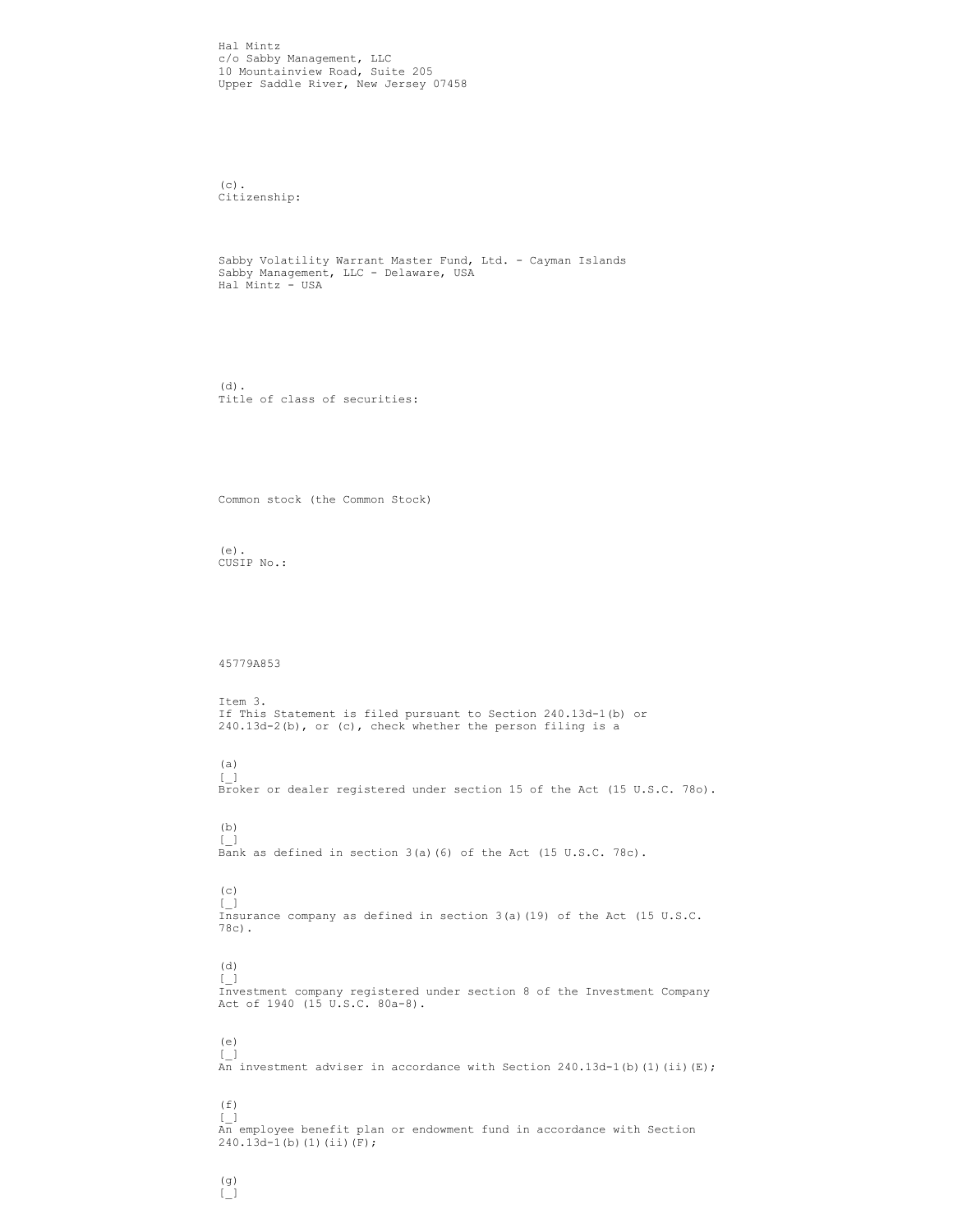A parent holding company or control person in accordance with Section  $240.13d-1$ (b)(1)(ii)(G);

### (h)

 $\begin{bmatrix} 1 & 1 \end{bmatrix}$ A savings association as defined in Section 3(b) of the Federal Deposit Insurance Act (12 U.S.C.1813);

## $(i)$

 $\begin{bmatrix} 1 & 1 & 1 \end{bmatrix}$ A church plan that is excluded from the definition of an investment company under section 3(c)(14) of the Investment Company Act of 1940  $(15 \t{U}.\t{S}.C. 80a-3);$ 

## $(j)$

 $\begin{bmatrix} 1 & 1 & 1 \end{bmatrix}$ A non-U.S. institution in accordance with Section 240.13d-1(b)(1)(ii)(J);

# (k)

 $\begin{bmatrix} 1 & 1 & 1 \end{bmatrix}$ Group, in accordance with Section 240.13d-1(b)(1)(ii)(K). If filing as a non-U.S. institution in accordance with Section  $240.13d-1$ (b)(1)(ii)(J), please specify the type of institution:

#### Item 4. Ownership.

Provide the following information regarding the aggregate number and percentage of the class of securities of the issuer identified in Item 1.

#### (a)

Amount beneficially owned: Sabby Volatility Warrant Master Fund, Ltd. - 362,922 Sabby Management, LLC - 362, 922 Hal Mintz - 362,922

#### (b)

Percent of class: Sabby Volatility Warrant Master Fund, Ltd. - 9.99% Sabby Management, LLC - 9.99% Hal Mintz - 9.99%

( (c) Number of shares as to which the person has:

Sabby Volatility Warrant Master Fund, Ltd.

#### $($  (i) Sole power to vote or to direct the vote  $\overline{0}$  $\mathbf{r}$

 $($  (ii) Shared power to vote or to direct the vote 362,922 ,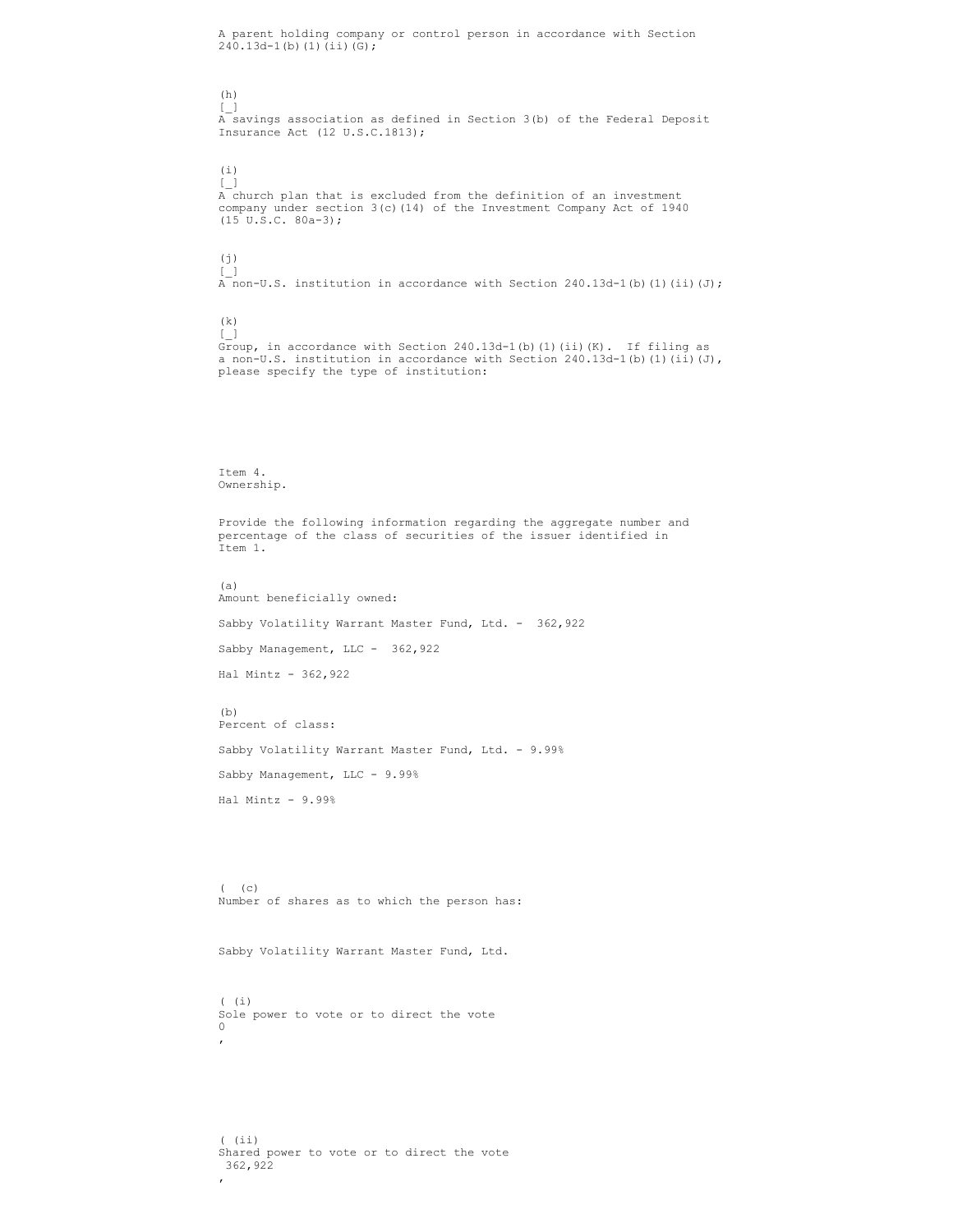```
( (iii)
Sole power to dispose or to direct the disposition of
\overline{0}\mathbf{r}(iv)Shared power to dispose or to direct the disposition of
 362,922
. The contract of the contract of the contract of the contract of the contract of
Sabby Management, LLC
(i)Sole power to vote or to direct the vote
\overline{0}\mathbf{r}( (ii)
Shared power to vote or to direct the vote
 362,922
\mathbf{r}( (iii)
Sole power to dispose or to direct the disposition of
\overline{0}\mathbf{r}(iv)Shared power to dispose or to direct the disposition of
 362,922
. The contract of the contract of the contract of the contract of the contract of the contract of the contract of
Hal Mintz
( (i)
Sole power to vote or to direct the vote
\overline{0}\mathbf{r}
```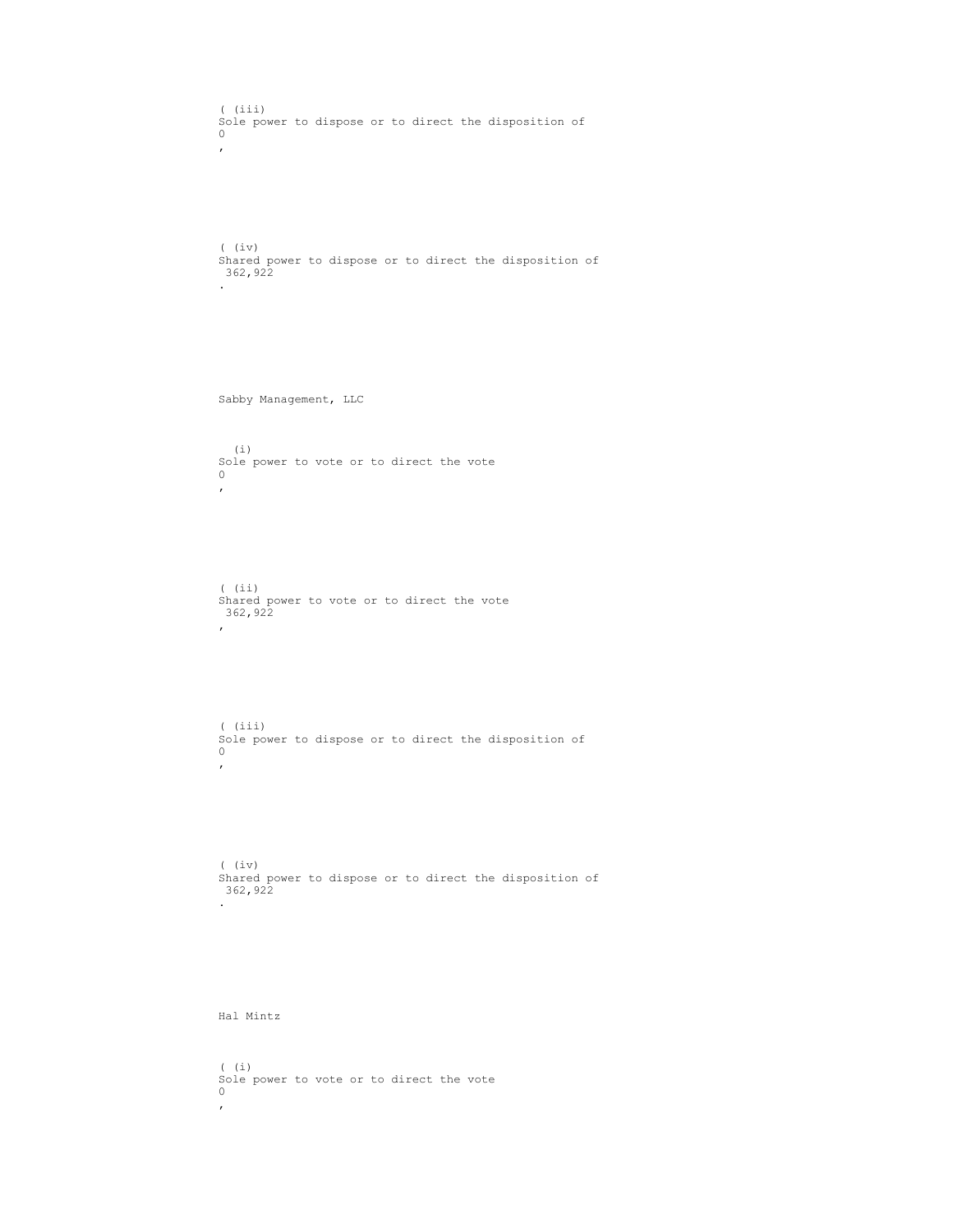$($  (ii) Shared power to vote or to direct the vote 362.922 362,922  $\mathbf{r}$ 

( (iii) Sole power to dispose or to direct the disposition of  $\overline{0}$  $\mathbf{r}$ 

 $(iv)$ Shared power to dispose or to direct the disposition of 362,922 **.** The contract of the contract of the contract of the contract of the contract of the contract of the contract of

As calculated in accordance with Rule 13d-3 of the Securities Exchange Act of 1934, as amended, (i) Sabby Volatility Warrant Master Fund, Ltd. beneficially owns 362,922 shares of the Issuer's common stock (Common Stock), representing approximately 9.99% of the Common Stock, and (ii) Sabby Management, LLC and Hal Mintz each beneficially own 362,922 shares of the Common Stock, representing approximately 9.99% of the Common Stock. Sabby Management, LLC and Hal Mintz do not directly own any shares of Common Stock, but each indirectly owns 362,922 shares of Common Stock. Sabby Management, LLC, a Delaware limited liability company, indirectly owns 362,922 shares of Common Stock because it serves as the investment manager of Sabby Volatility Warrant Master Fund, Ltd. Mr. Mintz indirectly owns 362, 922 shares of Common Stock in his capacity as manager of Sabby Management, LLC.

Item 5. Ownership of Five Percent or Less of a Class.

If this statement is being filed to report the fact that as of the date hereof the reporting person has ceased to be the beneficial owner of more than five percent of the class of securities, check the following [].

? Item 6. Ownership of More Than Five Percent on Behalf of Another Person.

Not applicable

Item 7. Identification and Classification of the Subsidiary Which Acquired the Security Being Reported on by the Parent Holding Company or Control Person.

Not applicable

Item 8. Identification and Classification of Members of the Group.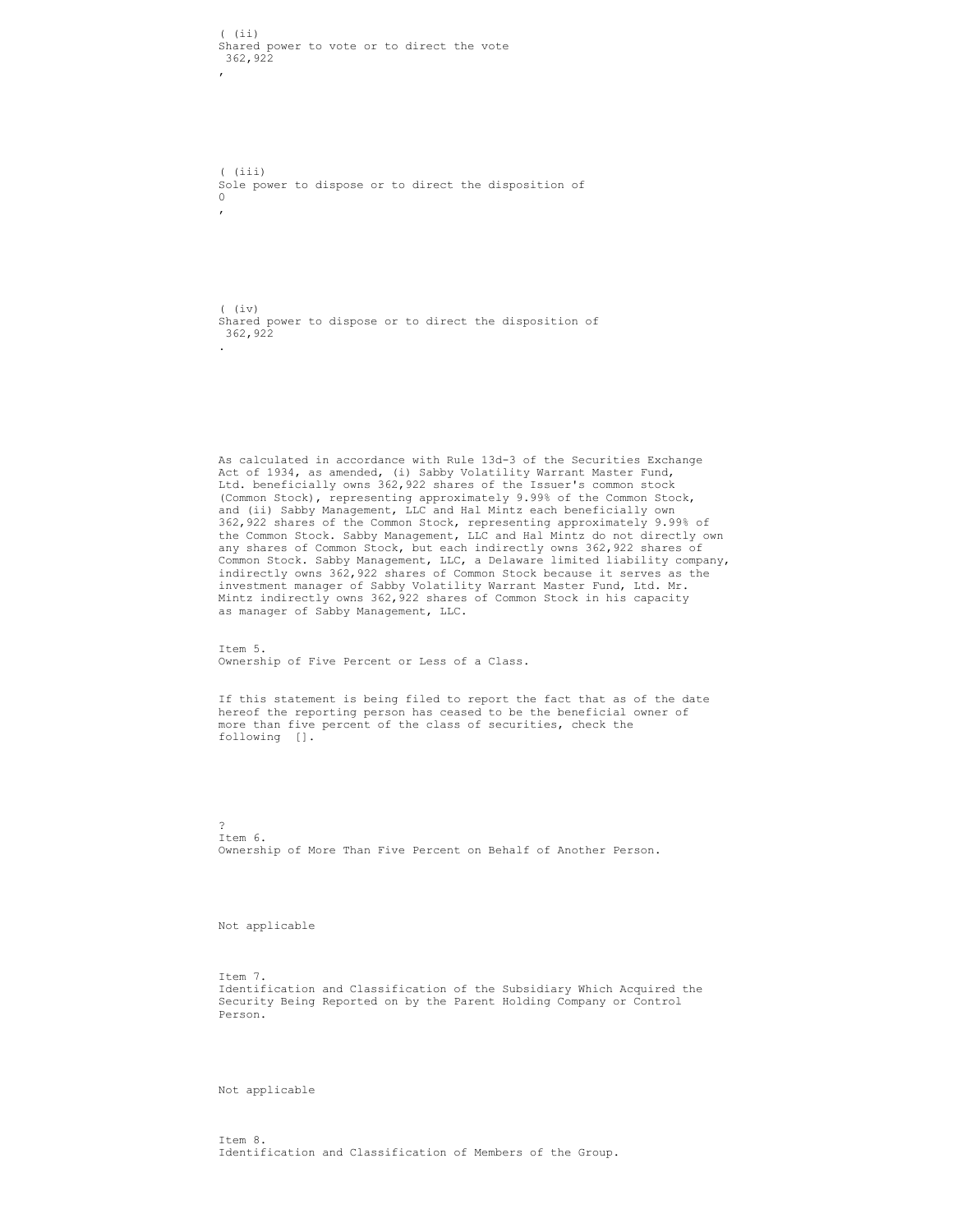Not applicable

Item 9. Notice of Dissolution of Group.

Not applicable

? Item 10. Certification.

By signing below I certify that, to the best of my knowledge and belief, the securities referred to above were not acquired and are not held for the purpose of or with the effect of changing or influencing the control of the issuer of the securities and were not acquired and are not held in connection with or as a participant in any transaction having that purpose or effect.

? **SIGNATURE** 

 After reasonable inquiry and to the best of my knowledge and belief, I certify that the information set forth in this statement is true, complete and correct.

January 6, 2020

(Date)

Sabby Volatility Warrant Master Fund, Ltd.

By: /s/ Harry Thompson Name: Harry Thompson Title: Authorized Person of TDF Management Ltd., a Director

Sabby Management, LLC\*

By: /s/ Robert Grundstein Name: Robert Grundstein and the state of the Name:  $\frac{1}{2}$ Title: Chief Operating Officer and the control of the control of the control of the control of the control of the control of the control of the control of the control of the control of the control of the control of the con

/s/ Hal Mintz\* Hal Mintz

\*This Reporting Person disclaims beneficial ownership over the securities reported herein except to the extent of its pecuniary interest therein.

The original statement shall be signed by each person on whose behalf the statement is filed or his authorized representative. If the statement is signed on behalf of a person by his authorized representative other than an executive officer or general partner of the filing person, evidence of the representative's authority to sign on behalf of such person shall be filed with the statement, provided, however, that a power of attorney for this purpose which is already on file with the Commission may be incorporated by reference. The name and any title of each person who signs the statement shall be typed or printed beneath his signature.

Note. Schedules filed in paper format shall include a signed original and five copies of the schedule, including all exhibits. See s.240.13d-7 for other parties for whom copies are to be sent.

Attention. Intentional misstatements or omissions of fact constitute Federal criminal violations (see 18 U.S.C. 1001).

EXHIBIT 1 ----------